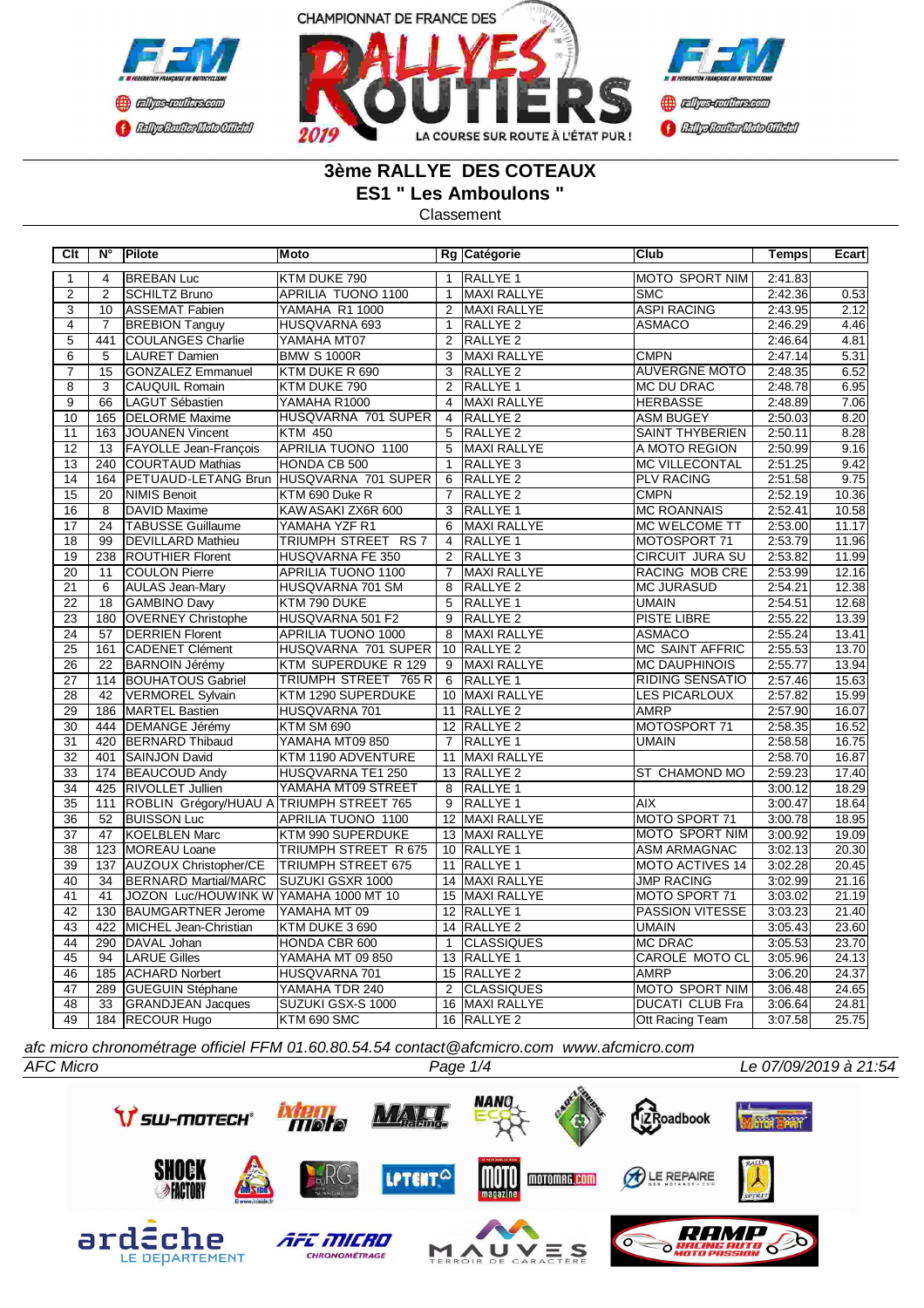



3ème RALLYE DES COTEAUX ES1 " Les Amboulons " **Classement** 

| Clt             | Ν°               | <b>Pilote</b>                | Moto                        |                 | Rg Catégorie            | <b>Club</b>            | <b>Temps</b> | Ecart |
|-----------------|------------------|------------------------------|-----------------------------|-----------------|-------------------------|------------------------|--------------|-------|
| 50              | 419              | DEPARDON Jérôme/DEP          | <b>BMW R1100 S</b>          |                 | 17 MAXI RALLYE          | <b>UMAIN</b>           | 3:07.94      | 26.11 |
| 51              | 168              | <b>STEPHAN Pierre</b>        | KTM DUKE R 690              | 17              | RALLYE <sub>2</sub>     | MOTO TEAM 95           | 3:07.95      | 26.12 |
| $\overline{52}$ | $\overline{310}$ | GALVANI Raphael/BRES         | KAWASAKI CHODA ZX12         | $\mathbf{1}$    | <b>SIDE-CAR INISIDE</b> | <b>CM BEAUJOLAIS</b>   | 3:08.01      | 26.18 |
| 53              | 293              | DURIS Jean-Luc               | HONDA CBR 900               | 3               | <b>CLASSIQUES</b>       | <b>ACTIVEBIKE</b>      | 3:08.16      | 26.33 |
| $\overline{54}$ | 316              | <b>BERTHOMIEU Benoit/RE</b>  | SUZUKI HAYABUSA 1340        | $\overline{2}$  | SIDE-CAR INISIDE        | <b>MC RUTHENOIS</b>    | 3:08.22      | 26.39 |
| 55              | 449              | MAYOUSSIER J.Charles         | KTM 690 Duke                | 18              | <b>RALLYE 2</b>         |                        | 3:08.80      | 26.97 |
| 56              | 426              | GUERRIN Jérémy               | TRIUMPH STREET R675         |                 | 14 RALLYE 1             |                        | 3:08.96      | 27.13 |
| 57              | 21               | MAUREL Eric                  | <b>APRILIA TUONO 1100</b>   | 18              | <b>MAXI RALLYE</b>      | CO 855 SENAS DU        | 3:09.14      | 27.31 |
| $\overline{58}$ | 43               | PICHAT Yohann                | KTM 1290 SUPERDUKE          | 19              | MAXI RALLYE             | <b>RAMP</b>            | 3:09.15      | 27.32 |
| $\overline{59}$ | 405              | <b>DESTRAZ Jérémiah</b>      | <b>BMW S1000R</b>           | $\overline{20}$ | <b>MAXI RALLYE</b>      |                        | 3:09.29      | 27.46 |
| 60              | 124              | CHAPAS Tom                   | YAMAHA YZF 750              | 15              | <b>RALLYE 1</b>         | MC BESANCON G          | 3:09.43      | 27.60 |
| 61              | 312              | <b>CHANAL Gilles/CHANAL</b>  | PANDA ORIGINAL              | 3               | SIDE-CAR INISIDE        | <b>MCA MC ANNEMA</b>   | 3:09.85      | 28.02 |
| 62              | 101              | <b>BACCA Riccardo</b>        | <b>SUZUKI GSXR 750</b>      | 16              | RALLYE <sub>1</sub>     | <b>PASSION VITESSE</b> | 3:10.07      | 28.24 |
| 63              | 417              | <b>OLSCHEWSKI William</b>    | <b>BMW S1000R</b>           | 21              | MAXI RALLYE             |                        | 3:10.13      | 28.30 |
| 64              | 244              | PARUSSINI Rudy               | HUSQVARNA FE 350            | 3               | RALLYE <sub>3</sub>     | <b>ST CHAMOND MO</b>   | 3:10.82      | 28.99 |
| 65              | 97               | <b>BRUN Eudes</b>            | TRIUMPH STREET R 675        | 17              | RALLYE <sub>1</sub>     | MOTO SPORT 71          | 3:11.30      | 29.47 |
| 66              | 54               | <b>DEBURCK Philippe</b>      | KTM ADVENTURE 1050          | 22              | MAXI RALLYE             | <b>ENDURO AMI DE</b>   | 3:11.96      | 30.13 |
| 67              | 25               | <b>BORGEAT Gerard/REAU</b>   | <b>BMW GS 1250</b>          | 23              | <b>MAXI RALLYE</b>      | <b>OXYGENE PSA</b>     | 3:12.24      | 30.41 |
| 68              | 105              | SIMONNET Hervé               | YAMAHA MT 09 850            |                 | 18 RALLYE 1             | <b>CORRC</b>           | 3:12.91      | 31.08 |
| 69              | 302              | <b>LETHENET Cyrille</b>      | YAMAHA 240 TDR              | $\overline{4}$  | <b>CLASSIQUES</b>       | ST CHAMOND MO          | 3:12.95      | 31.12 |
| 70              | 439              | VIGNAUD Frédéric             | KTM DUKE 790                |                 | 19 RALLYE 1             | <b>KRT</b>             | 3:12.98      | 31.15 |
| $\overline{71}$ | 113              | GROSSE Johann                | YAMAHA MT09 850             |                 | 20 RALLYE 1             | MOTO TEAM 95           | 3:13.46      | 31.63 |
| $\overline{72}$ | 436              | UNAL Thierry                 | KTM SMR 950                 | $\overline{21}$ | <b>RALLYE 1</b>         |                        | 3:14.00      | 32.17 |
| 73              | 292              | <b>IFORTIN Eric</b>          | <b>BMW 80GS 1000</b>        | 5               | <b>CLASSIQUES</b>       | <b>MNO</b>             | 3:14.06      | 32.23 |
| $\overline{74}$ | $\overline{92}$  | RADOJEWSKI Stéphane          | KTM DUKE 790                | $\overline{22}$ | <b>RALLYE 1</b>         | <b>MC DU DRAC</b>      | 3:14.46      | 32.63 |
| $\overline{75}$ | 296              | PIGEAT Richard               | <b>DUCATI SUPER SPORT 9</b> | 6               | ICLASSIQUES             | <b>RACING MOB CRE</b>  | 3:14.50      | 32.67 |
| 76              | 448              | KOHLER Swann                 | YAMAHA MT09 850             | 23              | <b>RALLYE 1</b>         |                        | 3:14.91      | 33.08 |
| $\overline{77}$ | 182              | <b>BRELY Michaël/TOCHE</b>   | KAWASAKI ER6 650            |                 | 19 RALLYE 2             | <b>LPP TEAM</b>        | 3:15.53      | 33.70 |
| $\overline{78}$ | 430              | <b>PEYRET Olivier</b>        | HONDA HORNET 600            |                 | 24 RALLYE 1             |                        | 3:15.88      | 34.05 |
| 79              | 447              | <b>BOUCHON Jerome</b>        | KTM EXCF 450                | 20              | <b>RALLYE 2</b>         | <b>RAMP</b>            | 3:16.19      | 34.36 |
| 80              | $\overline{313}$ | RIBES Kévin/RIBES Julie      | SUZUKI HAYABUSA 130         | $\overline{4}$  | <b>SIDE-CAR INISIDE</b> | <b>CORRC</b>           | 3:16.42      | 34.59 |
| $\overline{81}$ | 411              | <b>DELAUNE Valère</b>        | SUZUKI GSXR 1300            | 24              | <b>MAXI RALLYE</b>      |                        | 3:16.64      | 34.81 |
| 82              | 423              | <b>D'ABRIGEON Franck</b>     | TRIUMPH STREET R675         | 25              | <b>RALLYE 1</b>         |                        | 3:16.71      | 34.88 |
| 83              | 440              | SARRABAYROUSE Brun           | YAMAHA MT09 850             |                 | 26 RALLYE 1             | <b>KRT</b>             | 3:17.13      | 35.30 |
| 84              | 445              | <b>BOURGEOIS Patrick</b>     | KAWASAKI VERSYS 650         | 21              | <b>RALLYE 2</b>         | <b>AUVERGNE MOTO</b>   | 3:17.45      | 35.62 |
| 85              | 331              | MENERET Florian/DUBE         | YAMAHA FJ 1200              | 5               | SIDE-CAR INISIDE        | UM AIN                 | 3:17.63      | 35.80 |
| 86              | 46               | DOSMAS Philippe/DOSM         | <b>BMW GS ADVENTURE 12</b>  | $\overline{25}$ | MAXI RALLYE             | LA MAIN AU PANIE       | 3:17.64      | 35.81 |
| 87              | 39               | <b>GOUIRAND Olivier/BOGA</b> | SUZUKI GSXR 1000            | 26              | MAXI RALLYE             |                        | 3:18.30      | 36.47 |
| 88              | 418              | <b>BARTOLO Cédric</b>        | TRIUMPH STREET 675          | 27              | RALLYE <sub>1</sub>     |                        | 3:18.77      | 36.94 |
| 89              | 235              | JARNAC Thomas                | KTM DUKE 390                | 4               | RALLYE <sub>3</sub>     | <b>DUCATI CLUB Fra</b> | 3:18.84      | 37.01 |
| 90              | 421              | <b>BERNARD Loïc</b>          | KAWASAKI Z 750              |                 | 28 RALLYE 1             | <b>UMAIN</b>           | 3:18.97      | 37.14 |
| $\overline{91}$ | 429              | <b>PATOUILLET Pierre</b>     | DUCATI MONSTER S2R 8        |                 | 29 RALLYE 1             | ZONE ROUGE MO          | 3:19.29      | 37.46 |
| 92              | 109              | <b>FRANCOIS Nicolas</b>      | HONDA 600 CBF               | 30              | RALLYE 1                | <b>GREZAC MC</b>       | 3:19.58      | 37.75 |
| 93              | 160              | <b>BOUSSELIN Philippe</b>    | KTM DUKE 690                | 22              | RALLYE <sub>2</sub>     |                        | 3:19.64      | 37.81 |
| 94              | 433              | <b>PINCE Yann</b>            | HUSQVARNA 701               |                 | 23 RALLYE 2             | <b>CENTRAL TEAM</b>    | 3:19.65      | 37.82 |
| $\overline{95}$ | 170              | <b>GILLI Aurélien</b>        | YAMAHA MT 07 689            |                 | 24 RALLYE 2             | <b>PIT LONE ENDUR</b>  | 3:19.95      | 38.12 |
| 96              | 188              | <b>BOYER Thierry</b>         | TRIUMPH 675                 |                 | 25 RALLYE 2             | MOTOSPORT 71           | 3:20.03      | 38.20 |
| 97              | 287              | <b>SANTONI J.Francois</b>    | HONDA CBR 900               | $\overline{7}$  | <b>CLASSIQUES</b>       | <b>POLICE NATIONAL</b> | 3:20.12      | 38.29 |
| 98              | $\overline{51}$  | <b>PELAEZ Sylvain</b>        | <b>DUCATI PANIGALE 1100</b> |                 | 27 MAXI RALLYE          | <b>CMPN</b>            | 3:20.66      | 38.83 |

*afc micro chronométrage officiel FFM 01.60.80.54.54 contact@afcmicro.com www.afcmicro.com*

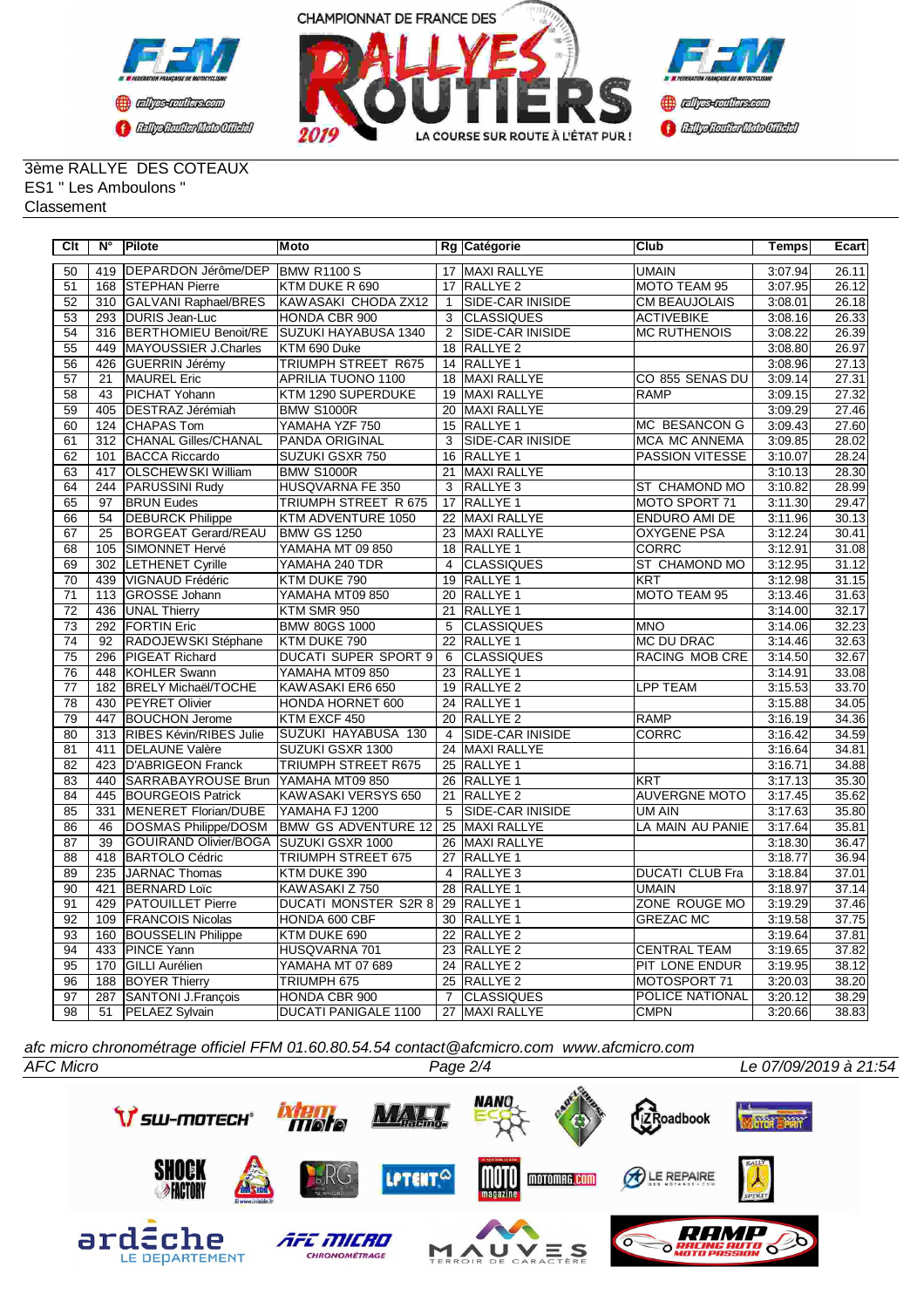



3ème RALLYE DES COTEAUX ES1 " Les Amboulons " Classement

| Clt | $N^{\circ}$     | Pilote                         | Moto                                        |                 | Rg Catégorie            | Club                   | <b>Temps</b> | Ecart   |
|-----|-----------------|--------------------------------|---------------------------------------------|-----------------|-------------------------|------------------------|--------------|---------|
| 99  | 314             |                                | ALEXIS Brice/MOLTENI L SUZUKI HAYABUSA 1300 | 6               | <b>SIDE-CAR INISIDE</b> | JURA SUD               | 3:20.86      | 39.03   |
| 100 | 407             | <b>COSTE Xavier</b>            | <b>BMW R1200</b>                            | 28              | MAXI RALLYE             |                        | 3:21.23      | 39.40   |
| 101 | 91              | <b>GRATIOT Caroline</b>        | HONDA 600                                   | $\overline{31}$ | RALLYE 1                | <b>ASPI RACING</b>     | 3:21.78      | 39.95   |
| 102 | 44              | <b>BASELLO Florent/FORIL</b>   | HONDA AFRICA TWIN 10                        | 29              | <b>MAXI RALLYE</b>      | CORRC                  | 3:21.85      | 40.02   |
| 103 | 315             | LEPAGE Pauline/LEPAG           | YAMAHA R1 MS-R 1000                         | $\overline{7}$  | SIDE-CAR INISIDE        | MC <sub>2</sub> A      | 3:21.99      | 40.16   |
| 104 | 402             | <b>FONTESSE Sébastien</b>      | KTM 990 SUPERDUKE                           | 30              | MAXI RALLYE             |                        | 3:22.17      | 40.34   |
| 105 | 431             | <b>TOURNIER David</b>          | HONDA HORNET 600                            | 32              | RALLYE 1                |                        | 3:22.27      | 40.44   |
| 106 | 175             | <b>CAILLOT Eric</b>            | <b>YAMAHA MT 07 689</b>                     | 26              | <b>RALLYE 2</b>         | <b>RC CREUSOTIN</b>    | 3:22.42      | 40.59   |
| 107 | 303             | CRESCENZO Sébastien            | <b>HONDA CBR 900</b>                        | 8               | <b>CLASSIQUES</b>       | MOTO SPORT 71          | 3:22.97      | 41.14   |
| 108 | $\overline{37}$ | <b>NOVET Thibaud</b>           | KTM SUPER DUKE R 1                          | $\overline{31}$ | <b>MAXI RALLYE</b>      | <b>MC DAUPHINOIS</b>   | 3:23.52      | 41.69   |
| 109 | 162             | DUPUIS-MAURIN Valéry           | KAWASAKI ER6-N                              | 27              | RALLYE <sub>2</sub>     | MC DRAC                | 3:24.17      | 42.34   |
| 110 | 424             | <b>FOURNIER Martial</b>        | SUZUKI GSR 750                              | 33              | RALLYE 1                |                        | 3:24.33      | 42.50   |
| 111 | 291             | <b>THEILLAC Thierry</b>        | DUCATI SS 900                               | 9               | <b>CLASSIQUES</b>       | <b>MC ANGOUMOISI</b>   | 3:24.56      | 42.73   |
| 112 | 271             | <b>DUFOUR Marc</b>             | GAUTHIER F2 250                             | $\mathbf{1}$    | <b>ANCIENNES</b>        | <b>CM BEAUJOLAIS</b>   | 3:26.11      | 44.28   |
| 113 | 55              | <b>LAMOUR Marc</b>             | HONDA CBR 1100                              | 32              | <b>MAXI RALLYE</b>      | VAL DE SEINE 76        | 3:26.92      | 45.09   |
| 114 | 432             | VAURIS Etienne                 | <b>DUCATI MONSTER 796</b>                   | 34              | RALLYE 1                |                        | 3:27.82      | 45.99   |
| 115 | 408             | <b>BOURSIER Michel</b>         | KTM 990 SMT                                 | 33              | MAXI RALLYE             |                        | 3:28.64      | 46.81   |
| 116 | 115             | <b>DELACROIX Alain</b>         | TRIUMPH STREET 765 R                        | 35              | RALLYE <sub>1</sub>     | MUTUELLE DES M         | 3:29.47      | 47.64   |
| 117 | 167             | MOLINET Denis                  | KAWASAKI VERSYS 650                         |                 | 28 RALLYE 2             | <b>MC DAUPHINOIS</b>   | 3:29.48      | 47.65   |
| 118 | 246             | <b>DION Fabrice</b>            | KTM DUKE 390                                | $\overline{5}$  | RALLYE 3                | <b>MC FLEUR DE LYS</b> | 3:29.58      | 47.75   |
| 119 | 481             | MENIGOZ Laurent                | APRILIA PEGASO 650                          | 10              | <b>CLASSIQUES</b>       |                        | 3:29.85      | 48.02   |
| 120 | 187             | <b>NOLY Bernard</b>            | KTM EXC 500                                 | $\overline{29}$ | <b>RALLYE 2</b>         | <b>ASPI RACING</b>     | 3:31.17      | 49.34   |
| 121 | 173             | MESSEGHEM Christian            | KAWASAKI VERSYS 650                         | 30              | <b>RALLYE 2</b>         | MC DU COMMING          | 3:31.19      | 49.36   |
| 122 | 317             | <b>BACON Franck/CHOPAR</b>     | KTM CHODA RC8R 1190                         | 8               | <b>SIDE-CAR INISIDE</b> | RACING MOB CRE         | 3:31.20      | 49.37   |
| 123 | 261             | COUDURIER Thierry              | YAMAHA RDLC 350                             | 2               | <b>ANCIENNES</b>        | <b>ARBUSIGNY</b>       | 3:31.58      | 49.75   |
| 124 | 318             | COUDERC Gilles/COUD            | YAMAHA FJ 1200                              | 9               | <b>SIDE-CAR INISIDE</b> | <b>MC VILLECONTAL</b>  | 3:31.83      | 50.00   |
| 125 | 434             | <b>ASFAUX Antoine</b>          | TRIUMPH STREET 675                          | 36              | RALLYE 1                |                        | 3:33.30      | 51.47   |
| 126 | 437             | <b>FOUILLAND Bruno</b>         | <b>DUCATI MONSTER S2R 8</b>                 | 37              | RALLYE <sub>1</sub>     |                        | 3:33.73      | 51.90   |
| 127 | 107             | MATHIEU Sylvain                | SUZUKI GSXR 750                             | 38              | <b>RALLYE 1</b>         | MOTOSPORT 71           | 3:35.71      | 53.88   |
| 128 | 264             | <b>RIVOLLET Jean-Yves</b>      | <b>GAUTHIER GA 125</b>                      | 3               | ANCIENNES               | <b>RAMP</b>            | 3:36.41      | 54.58   |
| 129 | 31              | POTIER Guillaume               | <b>DUCATI MULTISTRADA 1</b>                 | 34              | MAXI RALLYE             | MOTO SPORT NIM         | 3:37.71      | 55.88   |
| 130 | 321             | BLEUSEZ David/CAPDE            | CHODA ORIGINAL 1100                         | 10              | SIDE-CAR INISIDE        | RACING MOB CRE         | 3:37.72      | 55.89   |
| 131 | 460             | <b>REYNAUD Alexandre</b>       | HONDA CB 499                                | 6               | RALLYE <sub>3</sub>     | <b>RAMP</b>            | 3:39.07      | 57.24   |
| 132 | 30              | MOTTAZ Rémi                    | HONDA CB S 1300                             | 35              | MAXI RALLYE             | <b>MGB MOTO</b>        | 3:39.22      | 57.39   |
| 133 | 311             | <b>GUILHOT Frédéric/FANG</b>   | <b>TRIUMPH 955 SPRINT</b>                   | 11              | SIDE-CAR INISIDE        | <b>GUIDONS VELLAV</b>  | 3:41.05      | 59.22   |
| 134 | 446             | <b>FARGIER Jean-Luc</b>        | KAWASAKI ER6-N 650                          | 31              | <b>RALLYE 2</b>         |                        | 3:42.34      | 1:00.51 |
| 135 | 461             | <b>CHRISTIN Pierre</b>         | KTM EXC 125                                 | $\overline{7}$  | RALLYE <sub>3</sub>     | <b>MCA</b>             | 3:44.25      | 1:02.42 |
| 136 | 427             | <b>PERROT</b> Sabine           | <b>TRIUMPH STREET R675</b>                  | 39              | RALLYE <sub>1</sub>     | <b>MOTO SPORT NIM</b>  | 3:44.35      | 1:02.52 |
| 137 | 480             | POUTIER J.François             | HONDA FT 500                                | 11              | <b>CLASSIQUES</b>       |                        | 3:45.86      | 1:04.03 |
| 138 | 435             | HANNIGSBERG Morgane            | KTM DUKE 690                                | 32              | RALLYE <sub>2</sub>     |                        | 3:47.35      | 1:05.52 |
| 139 | 490             | <b>BILLARD Christian/BILLA</b> | MOTO GUZZI SP 1000                          | 12              | SIDE-CAR INISIDE        | MC ROC ET GRAV         | 3:47.48      | 1:05.65 |
| 140 | 265             | <b>FOUGERAS Gabriel</b>        | <b>BMW R65 650</b>                          | 4               | ANCIENNES               | <b>CAGNES S/VILLEN</b> | 3:47.48      | 1:05.65 |
| 141 | 491             | <b>BURRICAND Vincent/SE</b>    | HONDA ORION CBR 1000                        | 13              | SIDE-CAR INISIDE        | LRLM                   | 3:49.78      | 1:07.95 |
| 142 | 251             | <b>GERMANIQUE Pascal</b>       | KTM 390 DUKE                                | 8               | RALLYE 3                | <b>MC VERO</b>         | 3:53.02      | 1:11.19 |
| 143 | 267             | MARTIN Eric                    | SUZUKI GS 750                               | 5               | <b>ANCIENNES</b>        | MC VILLECOMTAL         | 3:54.39      | 1:12.56 |
| 144 | 410             | MARCO Fabien                   | DUCATI ST3 992                              | 36              | <b>MAXI RALLYE</b>      | <b>MC PAYS D'AIX</b>   | 4:02.33      | 1:20.50 |
| 145 | 492             | TORRESAN Michel/TOR            | <b>ACM SSIORION 1000</b>                    | 14              | SIDE-CAR INISIDE        |                        | 4:03.68      | 1:21.85 |
| 146 | 263             | ZANUTTO J.François             | YAMAHA RDLC 350                             | 6               | <b>ANCIENNES</b>        | MOTO CLUB ZON          | 4:05.43      | 1:23.60 |
| 147 | 409             | <b>GILOT Eric</b>              | DUCATI ST2 944                              |                 | 37 MAXI RALLYE          | MC PAYS D'AIX          | 4:14.60      | 1:32.77 |

*afc micro chronométrage officiel FFM 01.60.80.54.54 contact@afcmicro.com www.afcmicro.com*